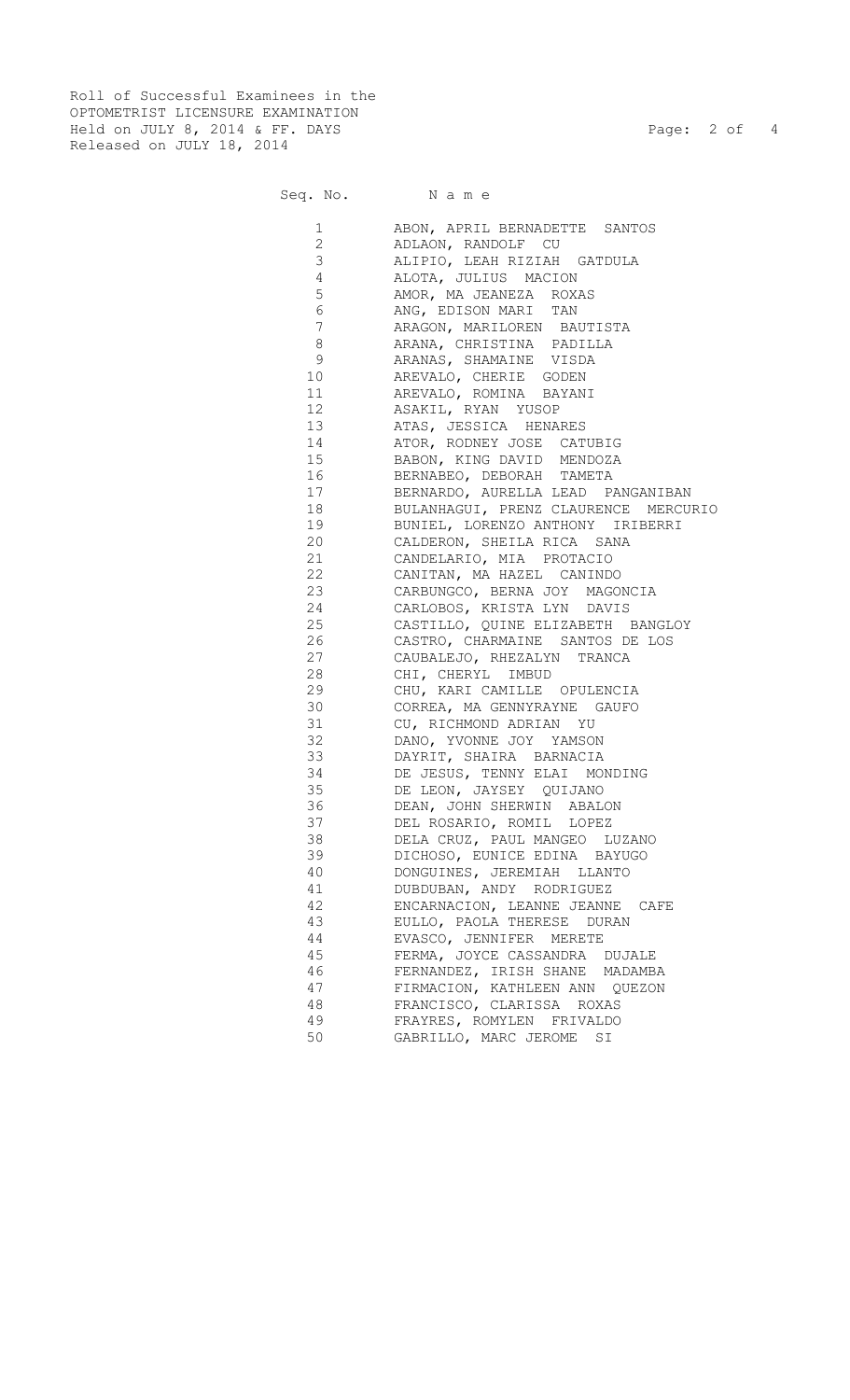Roll of Successful Examinees in the OPTOMETRIST LICENSURE EXAMINATION Held on JULY 8, 2014 & FF. DAYS Page: 3 of 4 Released on JULY 18, 2014

Seq. No. Name

 51 GASPAR, LENY STEPHAN BOLOCON 52 GAYOD, JOHN LEV FLORIDO 53 GEÑOSO, NICA MARIE EVASCO 54 GONZALES, MARK ANDREW DOROJA 55 GONZALEZ, RICHARD RYAN ESPINOSA 56 GRUTA, LARA ISABELLE SARREAL 57 JAVIER, JEROME REYES 58 LALAGUNA, JAHCEL IGAMA 59 LEE, ROCHELLE JOT DELANTO<br>60 LIMA, ALEX ZANDER LALIS LIMA, ALEX ZANDER LALIS 61 LINDO, GREFIE MHAE BUO 62 LLAGAS, JAMIELEN CASTILLO 63 MACLAY, MARY JOY ALBIENDA 64 MAGAT, SHARIZZE JESSAS NUEVO 65 MAGHUYOP, ROSELAINE SUYO 66 MALUBAY, EMGEMUEL CHANG 67 MANAGASE, XAJA GRACE MATIAS 68 MARTINEZ, BENJIE GIRL ATAS 69 MENDOZA, KRIS ANN CARRILLO 70 MERCADO, MARIENNE PRINCESS SALAMAT 71 MOULHIEM, WALID ROSAS 72 NAVARRETE, JOHANN "BOANERGES" JAMES DA JOSE NEJAD SAFAVI, PARVIN CABARRUS 74 NGO, REGAN CUTHBERT FELIX 75 NUÑEZ, LEO ANGELO REDECIO<br>76 ONG, ELLERY NICOLE TIU ONG, ELLERY NICOLE TIU 77 ORGINO, LEEMON ESTADILLA 78 OROZCO, GERALDINE LUMAGALAN 79 PAJO, MAYBELLE MANATAD 80 PARAGSA, LORELIE ORZALES 81 PAZ, AMY JANE PACSON **82** PEREZ, REYMOND CUALES **83** PERMI, AIZA LAPASANDA 84 PEÑAFLOR, MARY ROSE SHEENA PENAROYO 85 POBRE, KENNETH MA-RI NOGALIZA 86 POMPA, AILIENE BELGAR 87 PROTACIO, QUEEN CATLEYA DANGOY 88 PURA, MA MICAH DELA CRUZ 89 RAMOS, JACQUELINE ARSENIO 90 RANOCO, JENNIFER ACLARO 91 RENDON, ECOL MELAN PROS 92 RESENTES, FRANZ VINCE AMADEUS AGUIHAP 93 SAMSON, ARMINA PATRICE MACALINTAL 94 SAN JUAN, WENDY BERMUDEZ 95 SANTOS, LOLITA FIRMALINO 96 SANTOS, MARC CLARENCE OCAMPO<br>97 SAPA, ALMERSON FORTUNO SAPA, ALMERSON FORTUNO 98 SASAM, WILLIAM VICTOR YOUNG SEBASTIAN, RODINA DOLOJAN 100 SERATO, RALF GIDEON BARING